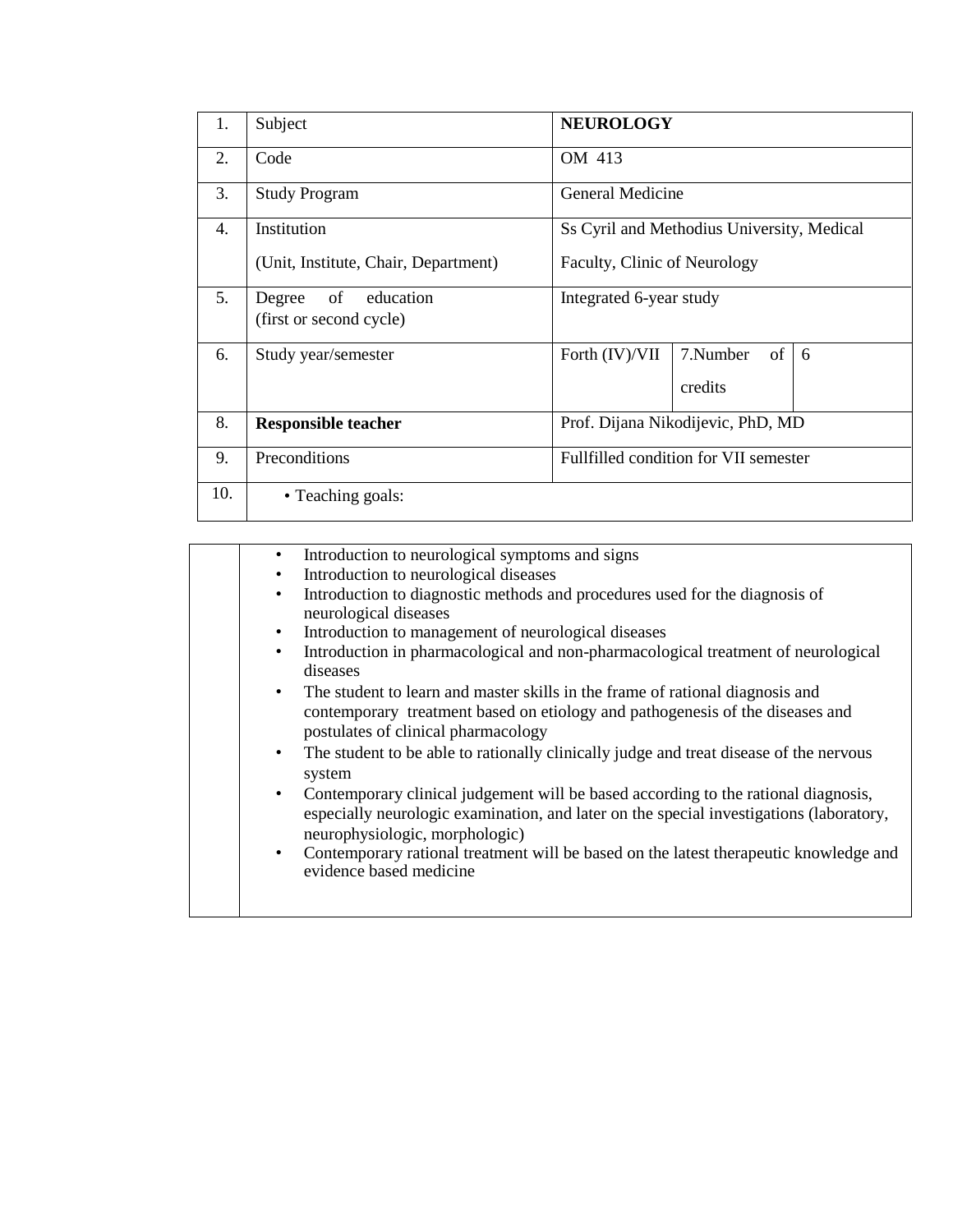| 11. | Brief content:                                                                                  |       |                   |                                                                |                                                                                        |  |
|-----|-------------------------------------------------------------------------------------------------|-------|-------------------|----------------------------------------------------------------|----------------------------------------------------------------------------------------|--|
|     | <b>Theoretical course:</b>                                                                      |       |                   |                                                                |                                                                                        |  |
|     | Diagnostic methods for determining disturbances and diseases of the central and                 |       |                   |                                                                |                                                                                        |  |
|     | peripheral nervous system                                                                       |       |                   |                                                                |                                                                                        |  |
|     | of the central and peripheral nervous system                                                    |       |                   |                                                                | Etiology and pathogenesis and clinical manifestations of the disturbances and diseases |  |
|     | $\bullet$                                                                                       |       |                   |                                                                | Therapy for the disturbances and diseases of the central and peripheral nervous system |  |
|     | <b>Practical lessons:</b>                                                                       |       |                   |                                                                |                                                                                        |  |
|     | $\bullet$                                                                                       |       |                   | Recognition of neurological symtoms and neurological signs     |                                                                                        |  |
|     | Topographic localization of the neurological symptoms and signs                                 |       |                   |                                                                |                                                                                        |  |
|     | Learning clinical skills                                                                        |       |                   |                                                                |                                                                                        |  |
|     | practical application of the acquired theoretical knowledge                                     |       |                   |                                                                |                                                                                        |  |
|     |                                                                                                 |       |                   |                                                                |                                                                                        |  |
| 12. | <b>Methods of studying:</b>                                                                     |       |                   |                                                                |                                                                                        |  |
|     | Interactive teaching during lectures and practical trainings, independent study by using        |       |                   |                                                                |                                                                                        |  |
|     | textbooks, visual studying of neurological signs and neurological diseases, practical exercises |       |                   |                                                                |                                                                                        |  |
|     | on patients with neurological diseases with neurological symptoms and signs, computerassisted   |       |                   |                                                                |                                                                                        |  |
|     | learning.                                                                                       |       |                   |                                                                |                                                                                        |  |
| 13. | Total available time:<br>270 classes                                                            |       |                   |                                                                |                                                                                        |  |
|     |                                                                                                 |       |                   |                                                                |                                                                                        |  |
| 14. | Organization of the course                                                                      |       |                   | 90 classes - theoretical course, practical<br>course, seminars |                                                                                        |  |
|     |                                                                                                 |       |                   |                                                                |                                                                                        |  |
|     |                                                                                                 |       |                   | 180 classes - home individual learning                         |                                                                                        |  |
| 15. | Forms of teaching                                                                               | 15.1. |                   | Theoretical course                                             | 30 classes                                                                             |  |
|     | activities                                                                                      |       |                   |                                                                |                                                                                        |  |
|     |                                                                                                 |       |                   |                                                                |                                                                                        |  |
|     |                                                                                                 | 15.2. | Practical course, |                                                                | 60 classes                                                                             |  |
|     |                                                                                                 |       | <b>Seminars</b>   |                                                                |                                                                                        |  |
| 16. | Other forms of activities                                                                       | 16.1. | Practice          |                                                                |                                                                                        |  |
|     |                                                                                                 | 16.2. | Individual tasks  |                                                                |                                                                                        |  |
|     |                                                                                                 |       |                   |                                                                |                                                                                        |  |
|     |                                                                                                 | 16.3. |                   | Individual (home) learning                                     | 180 classes                                                                            |  |
| 17. | Method of assessment                                                                            |       |                   |                                                                |                                                                                        |  |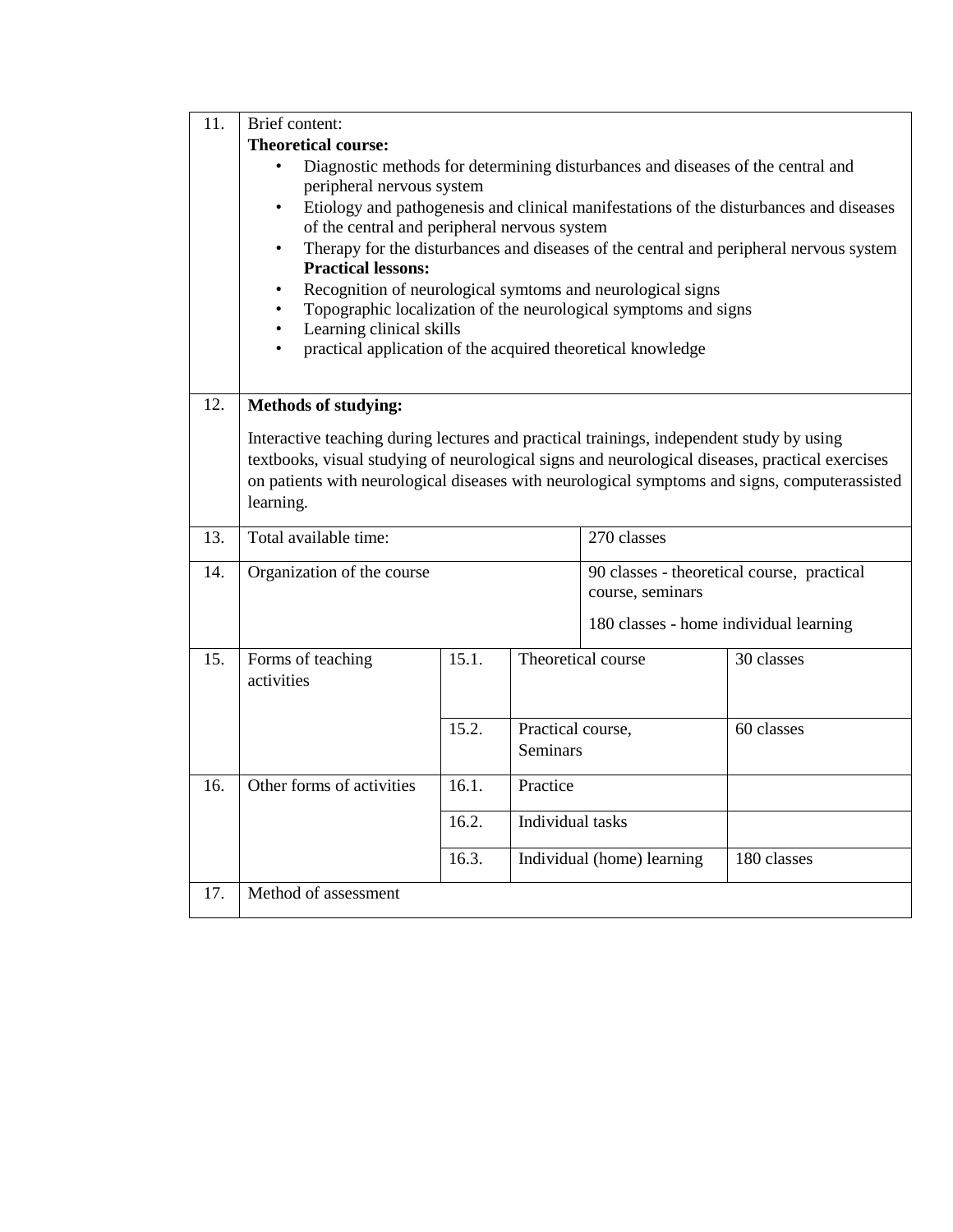| 17.1 | <b>Tests</b> |                                                                                                                           | $min - max$    |  |  |
|------|--------------|---------------------------------------------------------------------------------------------------------------------------|----------------|--|--|
|      |              | Continual assessment – test                                                                                               | $15 - 25$      |  |  |
|      |              | Final exam: final test $+$ practical examination $+$ oral<br>examination                                                  |                |  |  |
|      |              | 4. Final test:                                                                                                            | $15-25$ points |  |  |
|      |              | 5. Practical examination                                                                                                  | $20-30$ points |  |  |
|      |              | 6. Oral examination: integrative knowledge of the whole<br>material learnt in Neurology 20-45 points                      |                |  |  |
|      |              | The grade in the final exam is given according to the<br>grading table, and on the basis of the sum of points obtained in |                |  |  |

|     |                                      |                                                            | all of the activities.                 |                                 |
|-----|--------------------------------------|------------------------------------------------------------|----------------------------------------|---------------------------------|
|     | 17.2                                 | Seminar<br>paper/project<br>(oral/written<br>presentation) |                                        | $min - max$<br>$1 - 2$          |
|     | 17.3                                 | Active<br>participation                                    | Theoretical course<br>Practical course | $min - max$<br>$1-2$<br>$4 - 6$ |
|     |                                      |                                                            | Completed textbook                     | mandatory                       |
| 18. | Grading criteria<br>(points / grade) |                                                            | up to 59 points                        | $5$ (five) F                    |
|     |                                      |                                                            | from 60 to 68 points                   | $6$ (six) E                     |
|     |                                      |                                                            | from 69 to 76 points                   | $7$ (seven) D                   |
|     |                                      |                                                            | from 77 to 84 points                   | $8$ (eight) C                   |
|     |                                      |                                                            | from 85 to 92 points                   | $9$ (nine) B                    |
|     |                                      |                                                            | from 93 to 100 points                  | $10$ (ten) A                    |